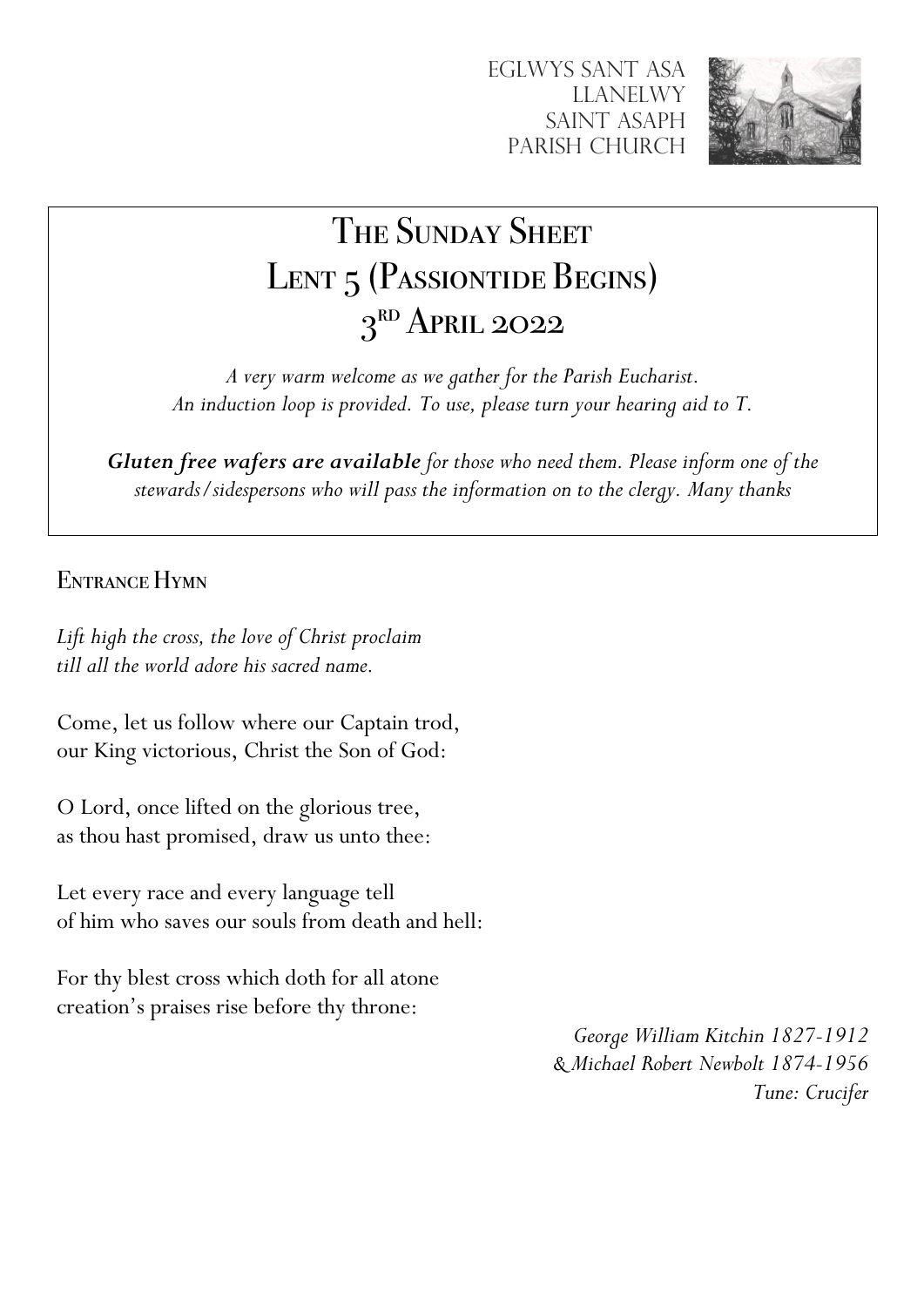# **THE COLLECT**

Most merciful God, who by the death and resurrection of your Son Jesus Christ delivered and saved the world: grant that by faith in him who suffered on the cross we may triumph in the power of his victory; through Jesus Christ your Son our Lord, who is alive and reigns with you, in the unity of the Holy Spirit, one God, now and for ever. **Amen.**

#### PHILIPPIANS 3. 4B-14

A reading from the letter of Paul to the Philippians.

If anyone else has reason to be confident in the flesh, I have more: circumcised on the eighth day, a member of the people of Israel, of the tribe of Benjamin, a Hebrew born of Hebrews; as to the law, a Pharisee; as to zeal, a persecutor of the church; as to righteousness under the law, blameless.

Yet whatever gains I had, these I have come to regard as loss because of Christ. More than that, I regard everything as loss because of the surpassing value of knowing Christ Jesus my Lord. For his sake I have suffered the loss of all things, and I regard them as rubbish, in order that I may gain Christ and be found in him, not having a righteousness of my own that comes from the law, but one that comes through faith in Christ, the righteousness from God based on faith. I want to know Christ and the power of his resurrection and the sharing of his sufferings by becoming like him in his death, if somehow I may attain the resurrection from the dead.

Not that I have already obtained this or have already reached the goal; but I press on to make it my own, because Christ Jesus has made me his own. Beloved, I do not consider that I have made it my own; but this one thing I do: forgetting what lies behind and straining forward to what lies ahead, I press on towards the goal for the prize of the heavenly call of God in Christ Jesus.

For the word of the Lord: **Thanks be to God.**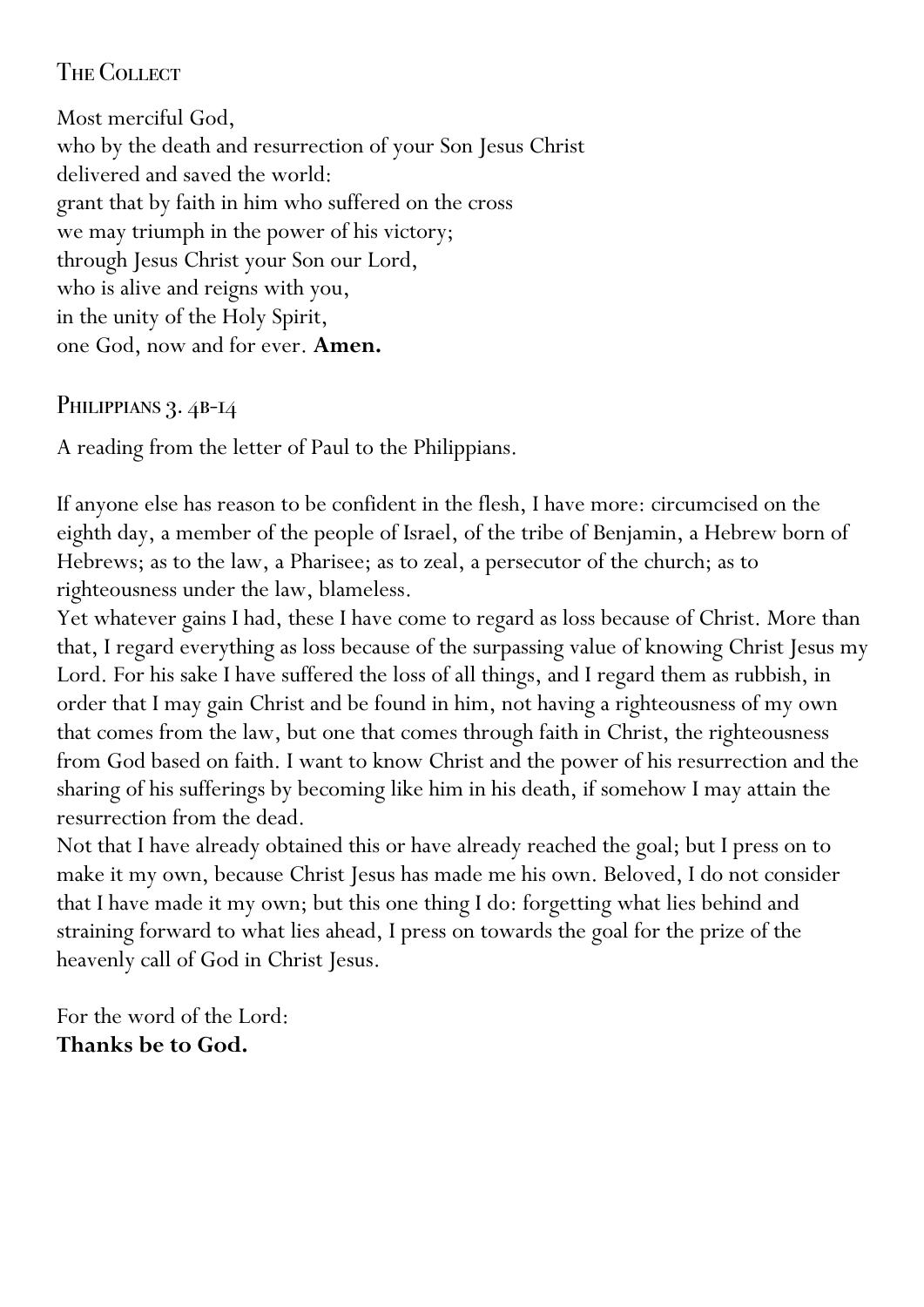The Gospel *Please Stand*

Praise to you, O Christ, our Saviour, Word of the Father, calling us to life; Son of God who leads us to freedom; glory to you, Lord Jesus Christ.

You are the Word who calls us out of darkness; you are the Word who leads into light; you are the Word who brings us through the desert: glory to you, Lord Jesus Christ.

Praise to you, O Christ, our Saviour, Word of the Father, calling us to life; Son of God who leads us to freedom; glory to you, Lord Jesus Christ.

*Bernadette Farrell b.1957*

 $\log$  12. 1-8

Listen to the Gospel of Christ according to Saint John. **Glory to you, O Lord.**

Six days before the Passover Jesus came to Bethany, the home of Lazarus, whom he had raised from the dead. There they gave a dinner for him. Martha served, and Lazarus was one of those at the table with him. Mary took a pound of costly perfume made of pure nard, anointed Jesus' feet, and wiped them with her hair. The house was filled with the fragrance of the perfume. But Judas Iscariot, one of his disciples (the one who was about to betray him), said, 'Why was this perfume not sold for three hundred denarii and the money given to the poor?' (He said this not because he cared about the poor, but because he was a thief; he kept the common purse and used to steal what was put into it.) Jesus said, 'Leave her alone. She bought it so that she might keep it for the day of my burial. You always have the poor with you, but you do not always have me.'

This is the Gospel of the Lord. **Praise to you, O Christ.**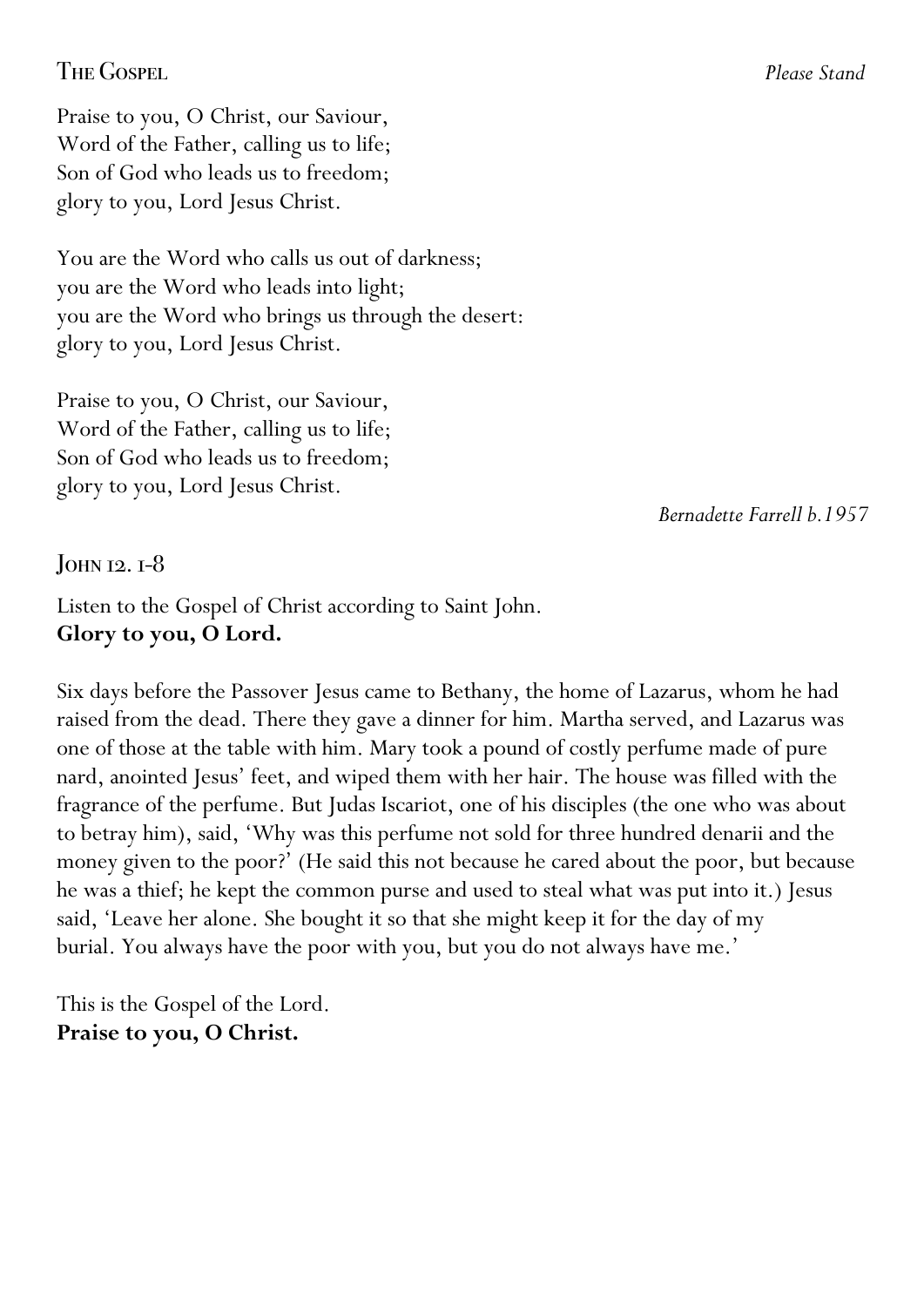#### **OFFERTORY HYMN**

Praise to the Holiest in the height, and in the depth be praise: in all his words most wonderful, most sure in all his ways.

O loving wisdom of our God! When all was sin and shame, a second Adam to the fight and to the rescue came.

O generous love! that he, who smote in Man for man the foe, the double agony in Man for man should undergo;

And in the garden secretly, and on the cross on high, should teach his brethren, and inspire to suffer and to die.

Praise to the holiest in the height, and in the depth be praise: in all his words most wonderful, most sure in all his ways.

> *John Henry Newman 1801-1890 Tune: Gerontius*

#### PRAYER OVER THE GIFTS

Living Lord, the way of your cross is shown to be the way of our salvation, your love and forgiveness are displayed as the keys of our redemption and your sacrificial love is offered as the foundation of our hope; Lord Jesus, help us to follow you, who are alive and reign, now and for ever. **Amen.**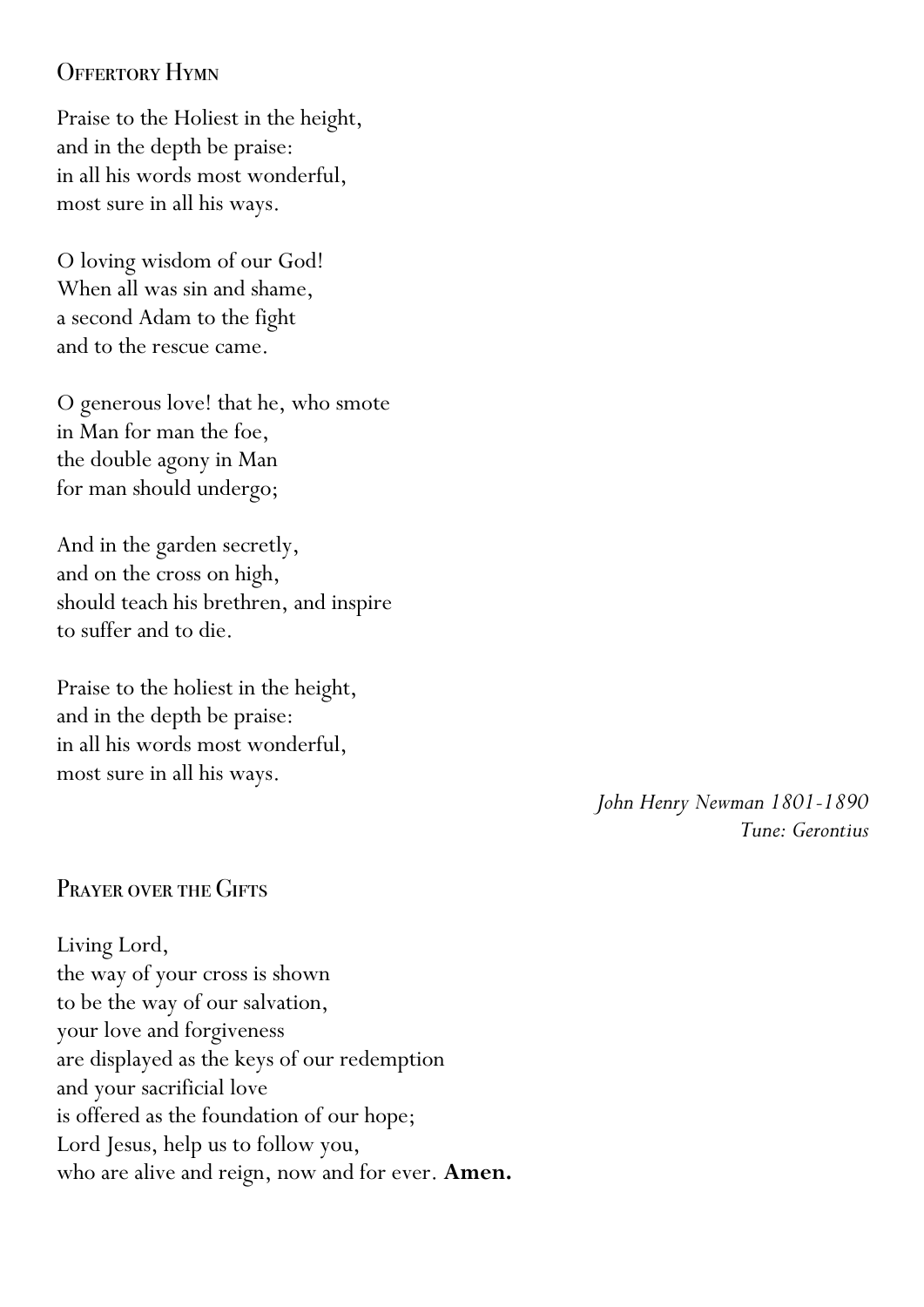#### Hymn at the end of Communion

How deep the Father's love for us, how vast beyond all measure, that he should give his only Son to make a wretch his treasure. How great the pain of searing loss; the Father turns his face away, as wounds which mar the chosen One bring many souls to glory.

Behold the man upon a cross, my sin upon his shoulders; ashamed, I hear my mocking voice call out among the scoffers. It was my sin that held him there, until it was accomplished; his dying breath has brought me life – I know that 'it is finished.'

*Words & Music: Stuart Townend b.1963*

#### POST COMMUNION PRAYER

Lord Jesus Christ, you have taught us that what we do for the least of our brothers and sisters we do also for you: give us the will to be the servant of others as you were the servant of all, and gave up your life and died for us, but are alive and reign, now and for ever. **Amen.**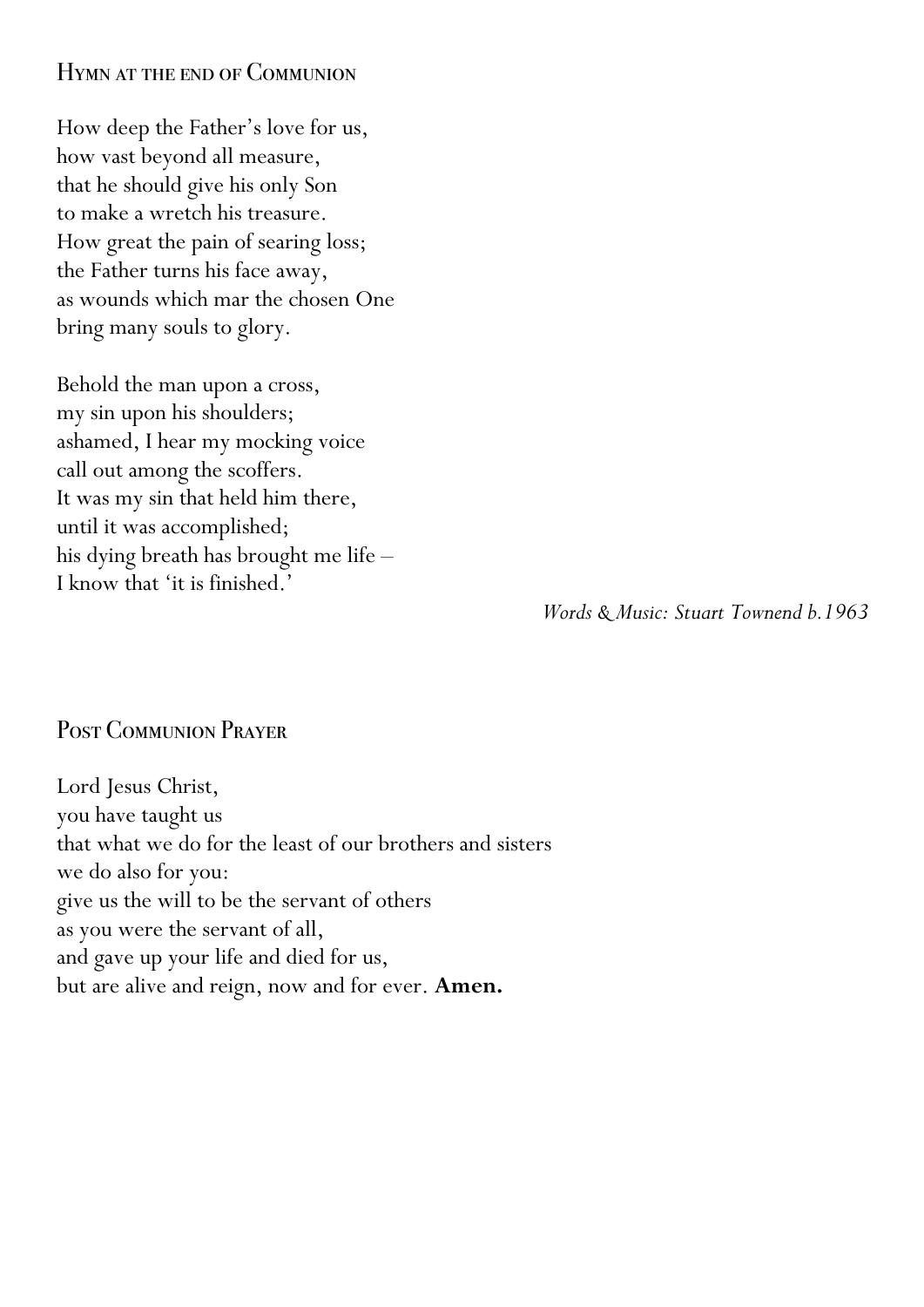## Final Hymn

To God be the glory, great things he has done! So loved he the world that he gave us his Son, who yielded his life an atonement for sin and opened the life-gate that all may go in.

*Praise the Lord! Praise the Lord! Let the earth hear his voice! Praise the Lord! Praise the Lord! Let the people rejoice! O come to the Father, through Jesus the Son, and give him the glory! Great thing he has done!*

O perfect redemption, the purchase of blood! To every believer the promise of God! The vilest offender who truly believes, that moment from Jesus forgiveness receives.

Great things he has taught us, great things he has done, and great our rejoicing through Jesus the Son; but purer and higher and greater will be our wonder, our rapture, when Jesus we see.

> *Fanny Crosby 1820-1915 Tune: To God be the glory*

*CCL No: 961722*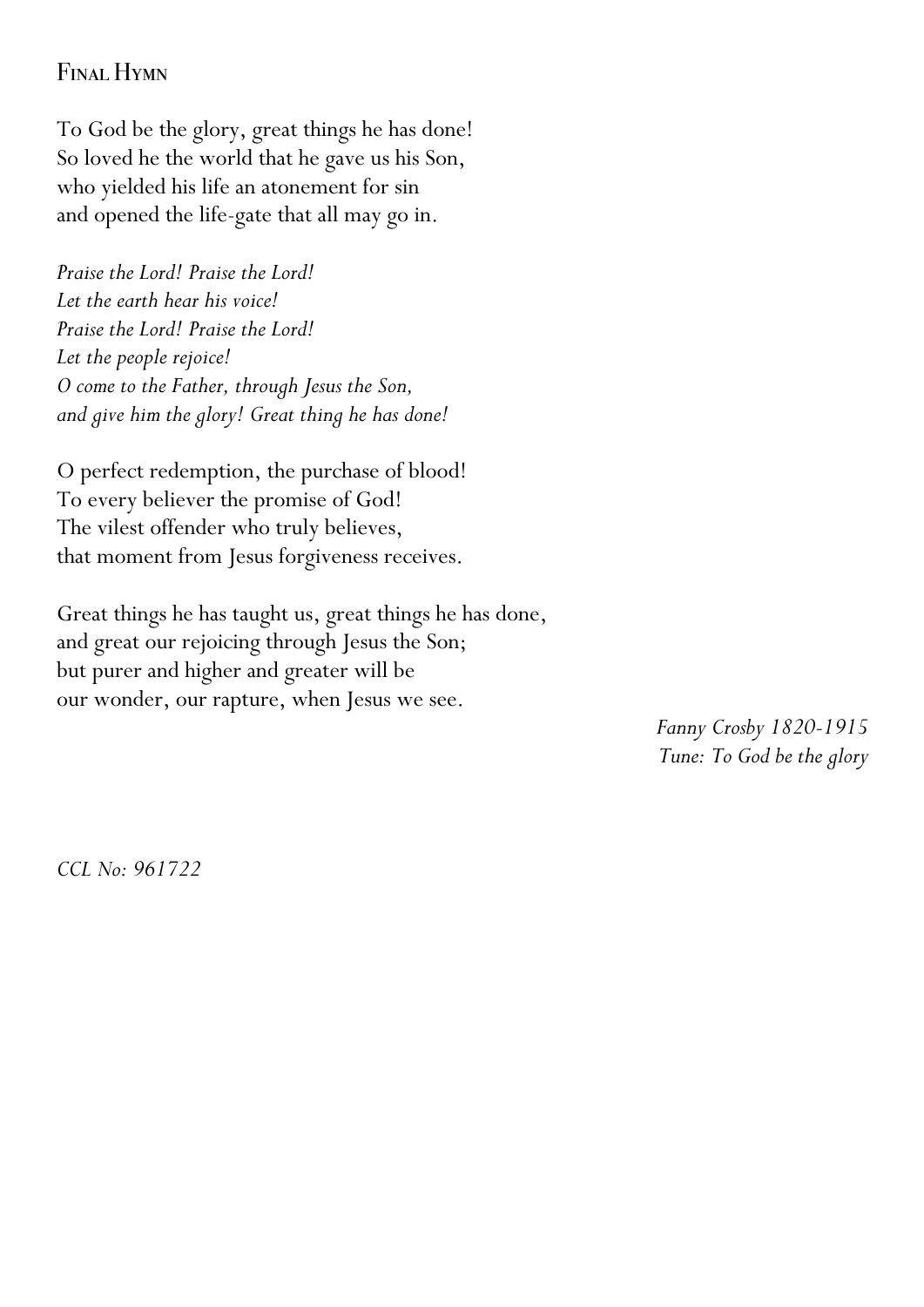## Today's Readings

## Isaiah 43. 16-21

Isaiah refers back to the first saving act of God when God brought the Israelites out of Egypt into the Promised Land, and reveals that God has now promised to do something new and amazing for his people.

#### PHILIPPIANS 3. 4B-14

Paul states his Jewish credentials, but counts them as so much dross against his goal of striving to know Christ and the power of his resurrection.

#### JOHN 12. 1-8

Mary of Bethany anoints Jesus' feet with expensive perfume and wipes them on her hair, much to the discomfort of Judas Iscariot.

# **NOTICES**

**Covid 19** Please use the hand sanitiser and **please do continue wear a face covering** when coming to church. Please take care to keep one another safe.

**Refreshments.** Do join us for coffee after the Eucharist this morning. No charge but donations gratefully received.

**Coffee Morning** to raise funds for the Ukrainian Crisis Appeal on Saturday, April 9th from 10am onwards at the parish church. Please support and bring friends along. Tickets £4 at the door.

**Electoral Roll.** The Church Electoral Roll is being completely renewed this year. Please complete a form and return it to church as soon as possible. Thank

you!

# **Night Prayer (Compline)**

There will be Night Prayer (Compline) on Wednesday evenings during Lent at 7.30pm in the stillness of the Cathedral. Night Prayer is a lovely and fitting end to the day. The last one takes place this week.

**Easter Flowers.** Donations for Easter Flowers are now being invited in memory of departed loved ones. Please use the envelopes which can be found on the table at the back of the Church. Thank you.

## **Mission Area Prayer meeting** at 11am on Thursday, April 7th in the Translators Chapel of the cathedral.

# The Week Ahead

#### **4th Monday – Feria**

9am Morning Prayer 9.30am Holy Eucharist *at the Cathedral* 5pm Evening Prayer

## **5th Tuesday – Feria**

9am Morning Prayer 6pm Evening Prayer 7pm Holy Eucharist *at the Cathedral* 7pm Bible Study *via Zoom*

## **6th Wednesday – Feria**

9am Morning Prayer 9.40am Schools Service 10.30am Holy Eucharist *at the Cathedral* 5pm Evening Prayer 7.30pm Compline